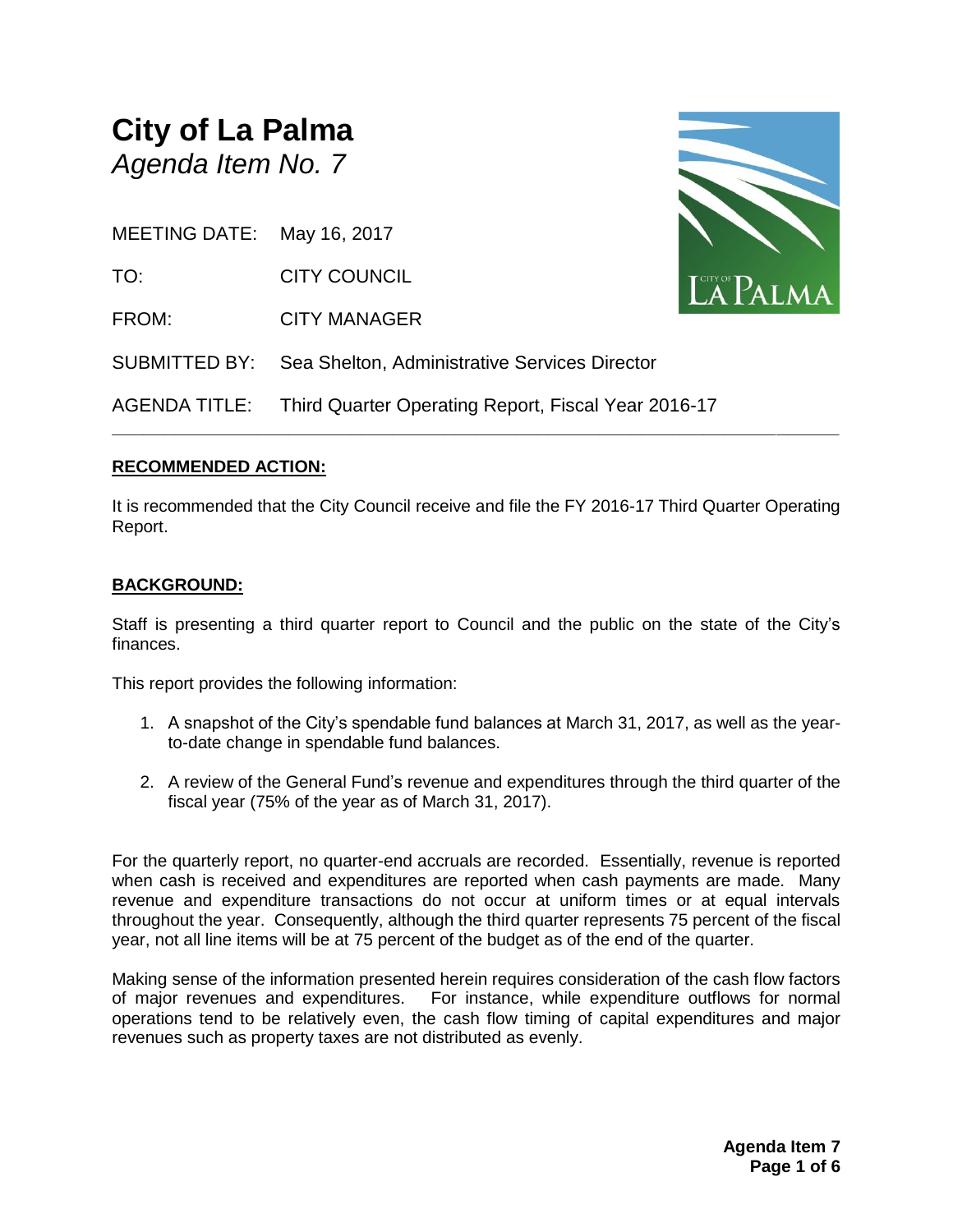## **FINANCIAL SUMMARY:**

The intent of this financial summary report is to provide an understanding for the changes in spendable fund balance. Spendable fund balance is calculated as cash, investments, and other current assets less current liabilities. Attached are the following summary schedules through March 31, 2017:

- Schedule of General Fund Revenues by Type
- Schedule of General Fund Expenditures by Department
- Schedule of General Fund Expenditures by Category
- Schedule of Spendable Fund Balances by Fund

The City's overall spendable fund balance has declined by \$1.7 million from the beginning of the fiscal year from \$30.6 million to \$28.9 million at March 31, 2017. It is useful to compare the change in spendable balance to the same time period in the prior year; the City's spendable fund balance declined by \$1.7 million during this same period in the prior year. This means that the City's spendable fund balance declined by the same amount during the same time period in the prior fiscal year.

The current year reduction in spendable fund balance is accounted for as follows:

- General Fund decreased by \$400,000
- Special Revenue Funds increased by \$200,000
- Capital Outlay Revolving Fund decreased by \$500,000
- Water Fund decreased by \$700,000
- Sewer Fund decreased by \$100,000
- Internal Service Funds decreased by \$100,000

The remainder of the financial review section will focus on the activity in the funds with significant changes in spendable fund balance.

#### **General Fund**

The General Fund's spendable fund balance decreased by \$400,000 through March 31. As shown in the attached charts, General Fund revenues totaled \$6.6 million (64% of the amended budget) while expenditures totaled \$6.7 million (68% of the amended budget) as of March 31, 2017. General Fund expenditures exceed revenues by \$0.1 million. The remaining reduction in spendable fund balance is a result of \$0.3 million transferred to the Capital Outlay Reserve Fund during the third quarter.

### **Revenues**

Due to the timing of major revenue receipts, total General Fund revenue of \$6.6 million is at 64% of the amended budget of \$10.3 million through the end of the third quarter. **By fiscal year-end, the City anticipates receiving the entire budgeted revenue of \$10.3 million.**

Following is a discussion of the three largest General Fund revenue sources: property tax, sales and use tax (including the new voter-approved transaction and use tax), and utility users tax.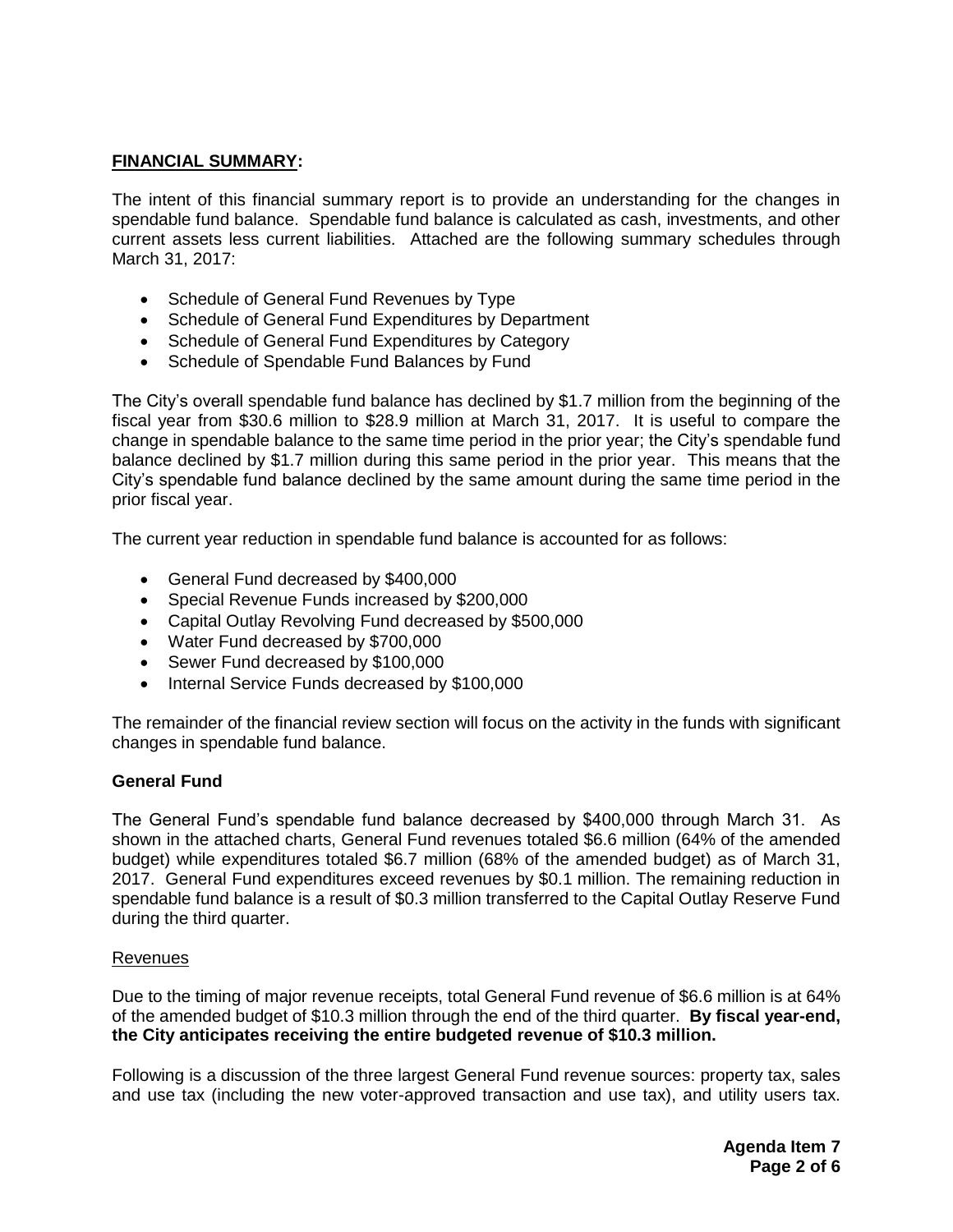Together, these three revenues account for approximately 68% of the General Fund's amended revenue budget.

 Property Tax: The General Fund's largest revenue source, property tax, has \$2.0 million revenue recorded through March 31 (58% of the \$3.5 million budget). This percentage of revenue received is the same as the prior year where the City had received 58% of the annual property tax revenue by March 31.

The property tax line item includes secured and unsecured property taxes (budgeted at \$2.1 million) as well as the property tax in lieu of vehicle license fees (budgeted at \$1.4 million). Secured and unsecured property tax payments are distributed in two main payments; the first payment is distributed in December during the second quarter, and the second payment is distributed in April during the fourth quarter. Property tax payments in lieu of vehicle license fees are received in two installments; the first distribution was in January 2017 (during the third quarter) and the second installment will be in May 2017 (during the fourth quarter). **The City anticipates receiving all property tax revenue as budgeted.**

- Sales & Use Taxes
	- $\circ$  Sales Tax: The next largest revenue source, sales tax, has \$1.5 million recorded at March 31 (73% of the amended \$2.0 million budget). Sales tax receipts lag by two to three months, and the contractual tax rebate payments follow the lag time too. Once all year-end accruals have been recorded, **actual sales tax revenue are expected to be \$2.2 million for the fiscal year.**
	- o Transaction & Use Tax: In November 2016, the voters approved a local add-on transaction and use tax which will be applied beginning in April 1, 2017. **The City estimates \$275,000 to be received during the fiscal year from this tax.**
- Utility Users Tax: The third largest revenue source is utility users tax, budgeted at \$1.1 million. Payments received through March 31 total 63% of budget at \$704,000. Utility users tax payments lag by one month; consequently, extrapolating the eight months of payments received through March 31 to nine months results in an estimate of \$792,000 which is 71% of the budget. **The City anticipates receiving \$1,050,000 in utility users tax revenue for the fiscal year.**

Following are descriptions of smaller revenue sources which have uneven revenue streams:

- Franchise Fees have revenue of \$126,100 through March 31, which is 31% of the \$411,700 amended budget. This percentage of revenue received is comparable with the prior year where the City had received 33% of the annual franchise fee revenue by March 31. Two of the largest franchise payments are received annually during the fourth quarter. **Franchise fees are estimated to approximate the amended budget of \$411,700 by fiscal year-end.**
- Transient occupancy tax revenue of \$183,200 is at 50% of the \$370,000 budget through March 31. Transient occupancy tax is paid on a quarterly basis and lags by one quarter. The City has received two of the four quarterly payments through March 31, and **the transient occupancy tax revenue is expected to approximate the budget by fiscal year-end.**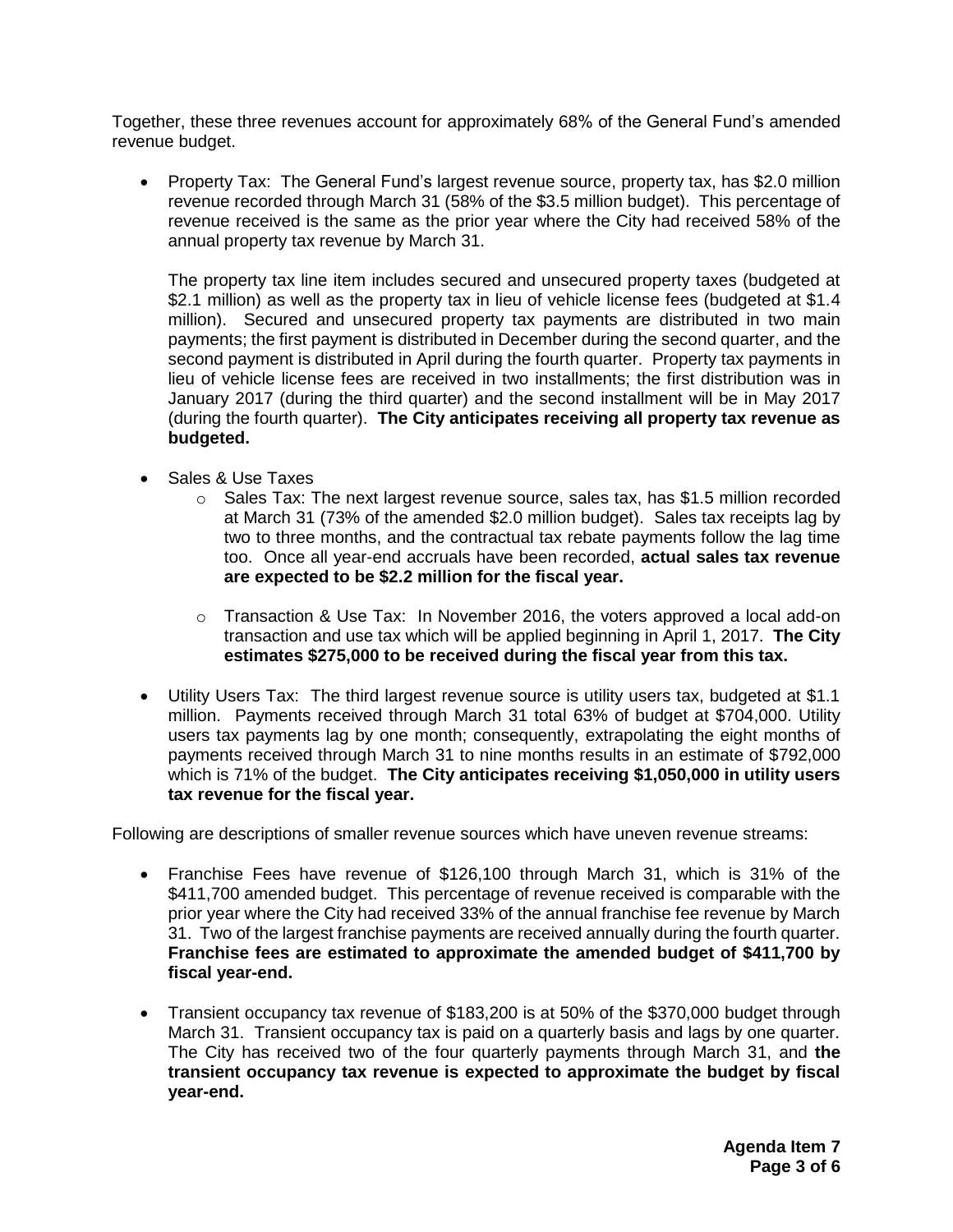- Licenses and permits revenue total \$368,000 through March 31, 104% of the \$354,700 amended budget. As in years past, the majority of the license and permit revenue is collected through the business license annual renewal process which occurs mostly during the beginning of the fiscal year. **Licenses and permits revenue are expected to total approximately \$461,700 by the end of the fiscal year.**
- Fines and forfeitures revenue of \$66,900 is at 53% of the \$125,200 budget through March 31. These receipts come from a variety of sources, including State and County payments which lag by one to two months. **By fiscal year-end, fines and forfeitures revenue is anticipated to approximate the amended budget of \$125,200.**
- Use of money and property revenue consists of rental income and interest earnings. This revenue totals \$299,800 at March 31 and is at 92% of the amended budget of \$327,600. Revenues are proportionately high because the ground lease payment received from the Successor Agency Housing fund of \$110,000 has been paid in full as a single payment. Additionally, interest revenues are trending higher than was anticipated. **By fiscal yearend, this revenue is expected to exceed the budget by a small amount.**

## **Expenditures**

The General Fund's expenditures total \$6.7 million at March 31 (68% of the \$9.9 million amended budget). In the prior year, expenditures were at 70% of budget at March 31 and were at 74% when compared to actual year-end amounts. **Staff anticipates that expenditures within all departments will approximate the budget amounts at fiscal year-end.**

- The General Government Department is comprised of the divisions for City Council, City Manager, Legal Services, and City Clerk. The budget for this department totals \$634,200. As of March 31, expenditures total \$416,000 (66% of the budget). This is comparable to the prior year where 64% of the department's year-end total expenditures were incurred by March 31.
- The Administrative Services Department is comprised of the divisions for Administration, Fiscal Services, Human Resources, and Technology and Communications. The budget for this department totals \$2.2 million and as of March 31, expenditures total \$1.6 million (73% of the budget).
- The Police Department has the largest expenditure budget at \$4.6 million (47% of the total General Fund budget). As of March 31, expenditures totaled \$3.2 million (69% of the budget).
- The Community Services Department covers a wide range of services that are provided to the citizens including Health & Wellness, Recreation Facility Operations, Special Events, Youth and Family Services, Citywide Maintenance, Engineering, Parks & Medians, and Street Maintenance divisions. This department has an amended budget of \$2.0 million. As of March 31, expenditures total \$1.2 million (60% of the budget).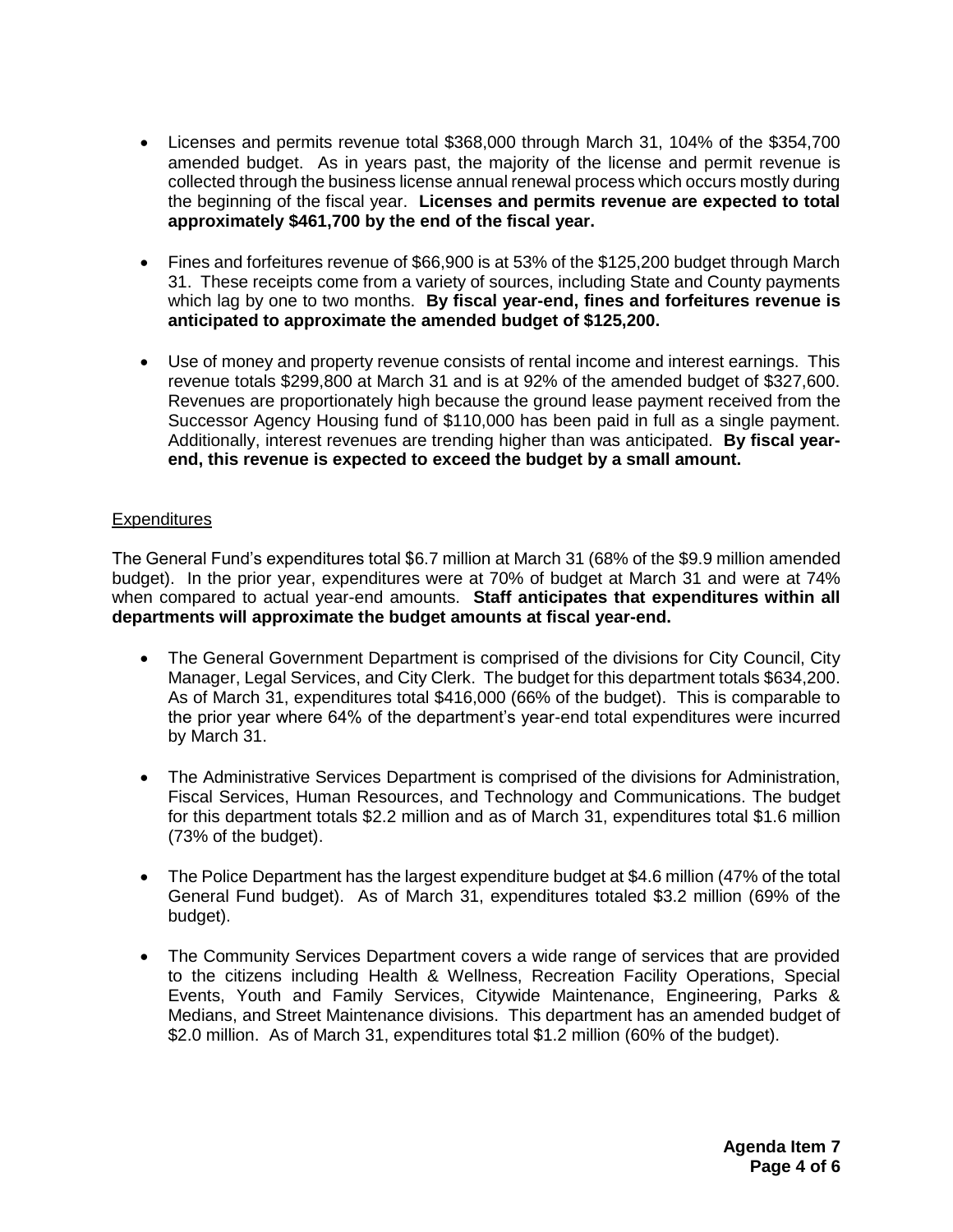The Community Development Department accounts for the Building and Safety, Code Enforcement, and Planning divisions. The department's amended budget totals \$469,000, and as of March 31, expenditures totaled \$322,100 (69% of the budget).

The expenditure outflows for normal operations are at 68% of the amended budget. Personnel costs total \$4.4 million (71% of the amended budget) and Maintenance & Operations costs total \$2.3 million (64% of the amended budget). The cash flow timing of capital expenditures is not as equally distributed throughout the year, and capital outlay costs total \$9,200 (11% of the budget).

## **Special Revenue Funds**

The Special Revenue Funds are comprised of a variety of funds whose revenues are restricted for specific purposes. During the nine months ending March 31, 2017, the spendable fund balance of special revenue funds increased by a net of \$190,000 to \$2.1 million. All but two special revenue funds had increases to spendable fund balance during this time:

The funds that decreased were 1) the Community Development Block Grant fund as a result of pending grant reimbursement from the Community Development Block Grant program of \$200,000 (for ADA improvements) and 2) the Successor Agency Housing Fund decreased by a net of \$54,000 as a result of paying the ground lease payment to the City's general fund for the Seasons Housing project in excess of monies received for principal and interest payment on previously-made housing loans.

All other special revenue funds had increases to spendable fund balance as a result of accumulations of various funding sources prior to the related expenditures taking place or from receiving reimbursement for expenditures previously made. The most significant fund increases were the following:

- Streets Fund net increase of \$29,000: Revenues consist of remittances from the State for the City's share of gas tax. All accumulated receipts are for normal street maintenance, traffic signal operations and maintenance, and for traffic control operations.
- Measure M2 Fund net increase of \$138,000: Revenues consist of monies received from the County's Measure M sales tax and grant reimbursement received for costs previously incurred for the City's Arterial Pavement Management Program. Expenditures are entirely for street-related purposes.
- Police special revenue funds net increase of \$204,000: Revenues received are from asset seizure monies, the public safety augmentation fund (revenues generated by a  $\frac{1}{2}$ ) cent sales tax under the State's Proposition 172 program), the State supplemental law enforcement program, and a new BSCC local law enforcement grant. All monies received in these funds will be spent as required for public safety programs including front-line police services.
- Park development fund net increase of \$56,000: Revenues consist of developer fees received with the money to be spent for park improvement programs.

## **Capital Outlay Reserve Fund**

The Capital Outlay Reserve Fund (COR) had a net decrease to spendable fund balance of \$490,000. During the fiscal year, \$325,000 was transferred into COR to provide funding for projects and the fund received interest allocation of \$49,000. In accordance with the project budgets, expenditures through March 31 total \$846,000 for the Residential Slurry Seal, Arterial Pavement Management, and ADA Improvements projects. These projects are being funded by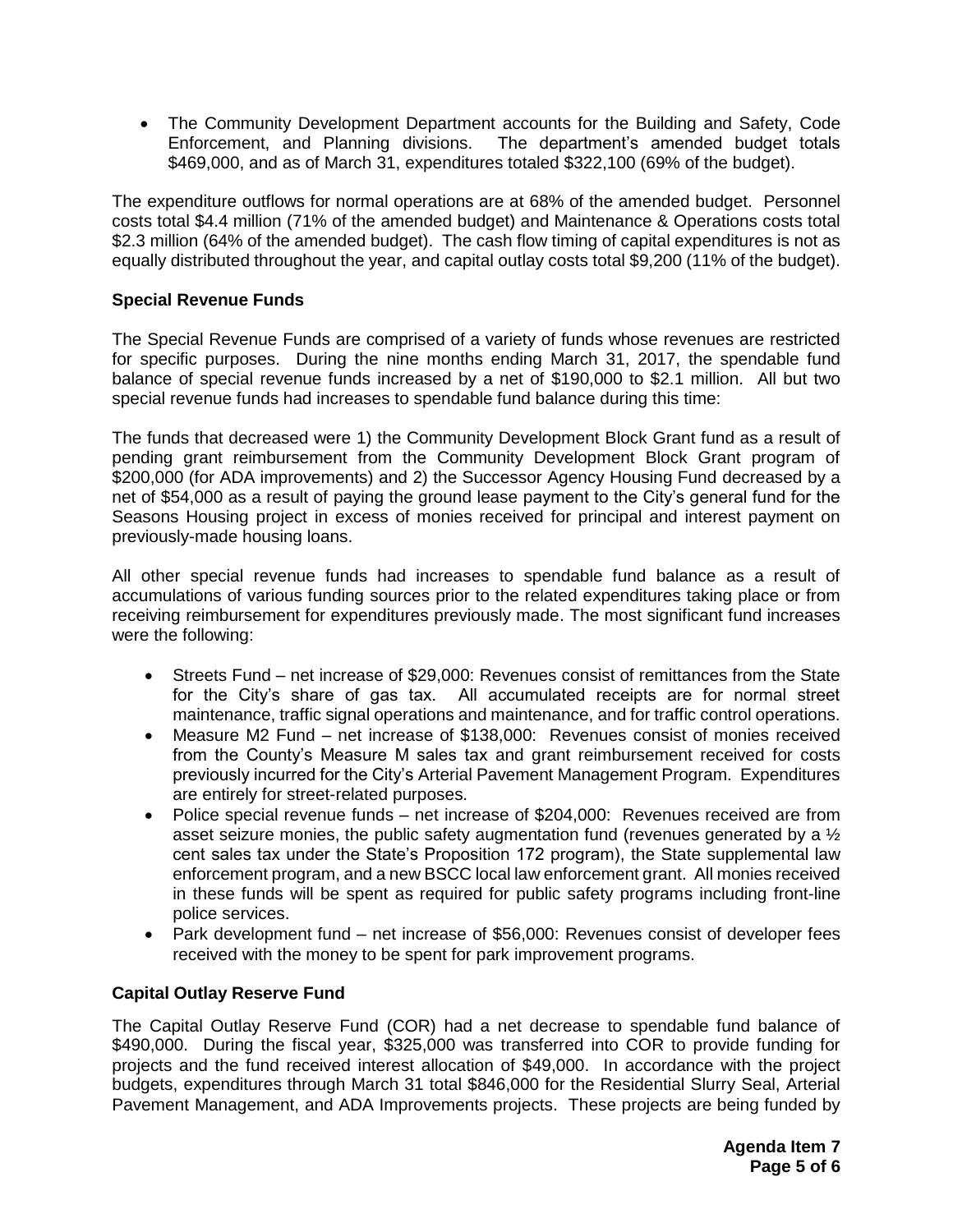using monies set-aside in this fund for this purpose, resulting in anticipated reductions in spendable fund balance.

#### **Water & Sewer Funds**

The Water and sewer funds had a total reduction in spendable fund balance of \$783,000. The reason for this is because revenues are less than expenses. Revenues totaled \$1,670,000 but lag by one to two months because of accounting for year-end receivables. Expenses totaled \$2,430,000 and include MWD water purchases of \$647,000 which have an annual budget of \$548,000. The emergency sediment removal project for the City Yard Well that was approved by City Council on August 2, 2016,is a primary factor in the increased expenditures. By year-end, revenues and expenditures in total are anticipated to approximate the budget amounts.

#### **Internal Service Funds**

The Internal Service Funds began the year with a spendable fund balance of \$2.7 million which has been reduced by \$0.1 million to \$2.6 million at March 31. The majority of the activity in the Internal Service Funds occurs in the Risk Management/Insurance Fund, Vehicle Replacement Fund, and the Technology Replacement Fund. The reduction in the spendable fund balance is mainly due to the annual insurance payments for workers' compensation, property, and general liability coverage which are due at the beginning of the fiscal year. The internal service funds recover costs by charging the General, Water, and Sewer funds for their proportional share of the costs. This cost recovery is distributed evenly over the fiscal year, even when costs are incurred at the beginning of the fiscal year.

### **FISCAL IMPACT:**

This is a receive and file report which provides a summary of the year's fiscal activity through the end of the third fiscal quarter.

#### **APPROVED:**

Administrative Services Director

- Attachments: 1. General Fund Revenue Summary
	- 2. General Fund Expenditures by Department
	- 3. General Fund Expenditures by Category
	- 4. Spendable Fund Balance Summary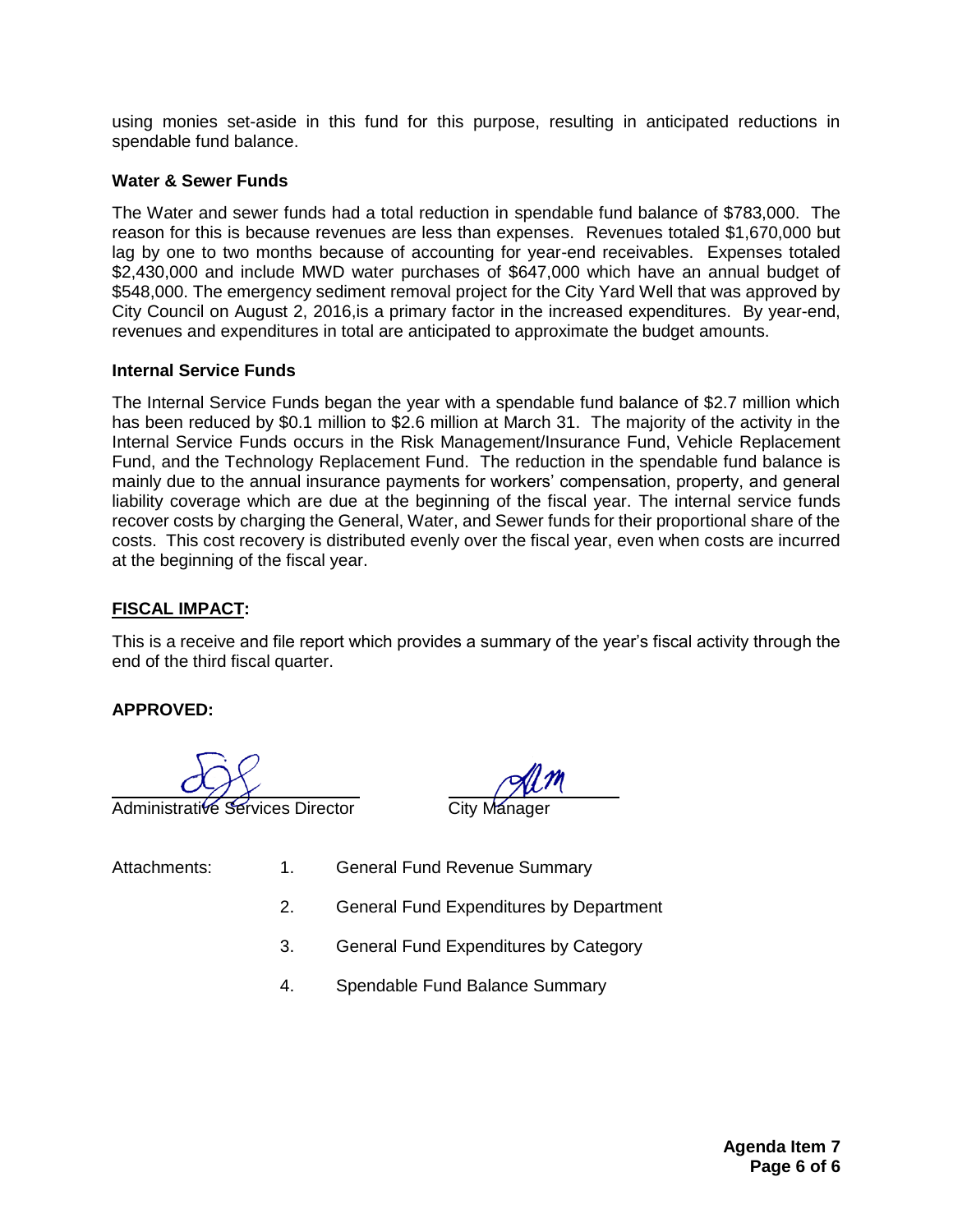# **CITY OF LA PALMA THIRD QUARTER FINANCIAL REPORT, FISCAL YEAR 2016-17 GENERAL FUND REVENUES BY TYPE FISCAL YEAR QUARTER ENDING MARCH 31, 2017**

|                                |                          |                          | FY 2016-17                                        |                                       |                                    | FY 2015-16                                        |                                | Q3 Variance                                          |  |
|--------------------------------|--------------------------|--------------------------|---------------------------------------------------|---------------------------------------|------------------------------------|---------------------------------------------------|--------------------------------|------------------------------------------------------|--|
|                                |                          |                          | Year-to-Date                                      | Q3 Actual                             | <b>Prior Year</b>                  | <b>Prior YTD</b>                                  | Q3 Actual                      | FY 2016-17                                           |  |
| <b>Revenue Type</b>            | Adopted<br><b>Budget</b> | Amended<br><b>Budget</b> | <b>Actual through</b><br>3/31/2017<br>(75% of FY) | as a % of<br>Amended<br><b>Budget</b> | <b>Actual</b><br>Annual<br>Revenue | <b>Actual through</b><br>3/31/2016<br>(75% of FY) | as a % of<br>Annual<br>Revenue | to FY 2015-16<br>Increase /<br><decrease></decrease> |  |
| <b>Property Tax</b>            | \$<br>3,484,000          | \$.<br>$3,510,900$ \$    | 2,047,024                                         | 58%                                   | \$<br>3,407,901                    | 1,963,624                                         | 58%                            | \$<br>83,400                                         |  |
| Sales Tax                      | 1,949,500                | 2,040,000                | 1,484,344                                         | 73%                                   | 2,341,421                          | 1,246,703                                         | 53%                            | 237,641                                              |  |
| Transaction & Use Tax          |                          | 275,000                  |                                                   | 0%                                    |                                    |                                                   | n/a                            |                                                      |  |
| <b>Utility Users Tax</b>       | 1,125,000                | 1,115,000                | 703,948                                           | 63%                                   | 1,078,903                          | 765,204                                           | 71%                            | (61, 256)                                            |  |
| <b>Residual Property Tax</b>   | 131,000                  | 220,000                  | 170,532                                           | 78%                                   | 158,252                            | 141,853                                           | 90%                            | 28,679                                               |  |
| <b>Franchise Fees</b>          | 426,400                  | 411,700                  | 126,115                                           | 31%                                   | 394,345                            | 129,280                                           | 33%                            | (3, 165)                                             |  |
| <b>Transient Occupancy Tax</b> | 370,000                  | 370,000                  | 183,184                                           | 50%                                   | 390,823                            | 198,006                                           | 51%                            | (14, 822)                                            |  |
| Licenses and Permits           | 302,700                  | 354,700                  | 368,032                                           | 104%                                  | 373,165                            | 309,793                                           | 83%                            | 58,239                                               |  |
| Intergovernmental              | 31,400                   | 14,100                   | 12,123                                            | 86%                                   | 22,560                             | 21,266                                            | 94%                            | (9, 143)                                             |  |
| <b>Charges for Services</b>    | 488,900                  | 513,775                  | 399,880                                           | 78%                                   | 607,852                            | 410,060                                           | 67%                            | (10, 180)                                            |  |
| <b>Fines and Forfeitures</b>   | 160,200                  | 125,200                  | 66,936                                            | 53%                                   | 148,689                            | 101,152                                           | 68%                            | (34, 216)                                            |  |
| Use of Money and Property      | 313,600                  | 327,600                  | 299,763                                           | 92%                                   | 371,676                            | 249,567                                           | 67%                            | 50,196                                               |  |
| <b>Other Revenue</b>           | 398,500                  | 398,500                  | 262,766                                           | 66%                                   | 451,017                            | 253,449                                           | 56%                            | 9,317                                                |  |
| Interfund Charges              | 484,400                  | 587,700                  | 440,775                                           | 75%                                   | 587,700                            | 440,775                                           | 75%                            |                                                      |  |
| <b>Total Revenues</b>          | 9,665,600                | 10,264,175 \$<br>\$      | 6,565,422                                         | 64%                                   | 10,334,304<br>\$                   | 6,230,732                                         | 60%                            | 334,690                                              |  |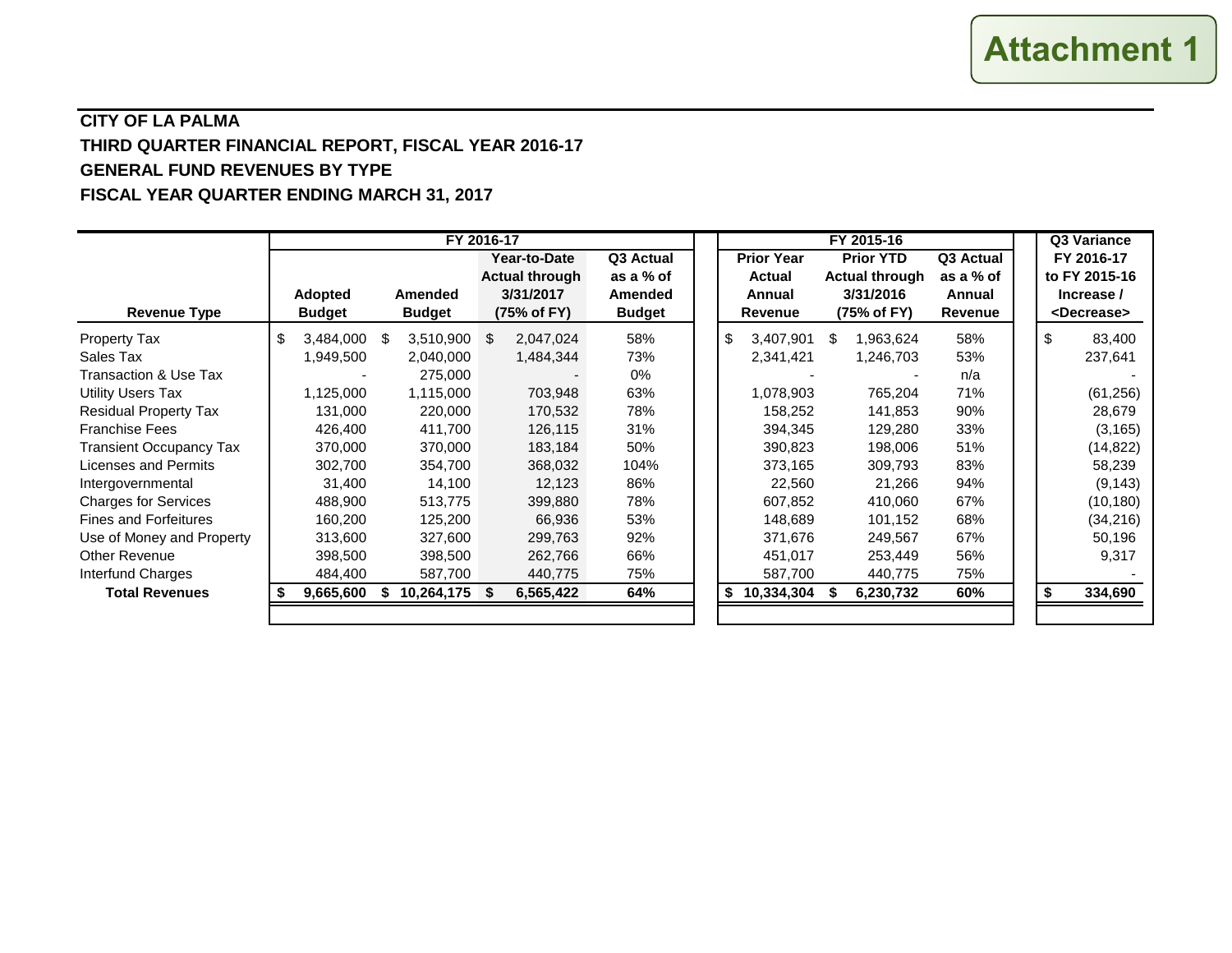# **CITY OF LA PALMA THIRD QUARTER FINANCIAL REPORT, FISCAL YEAR 2016-17 GENERAL FUND EXPENDITURES BY DEPARTMENT FISCAL YEAR QUARTER ENDING MARCH 31, 2017**

|                                | FY 2016-17 |                |   |                |     |                       |                |    |                               |                   |                          |                       | Q3 Variance                   |  |                       |               |  |  |
|--------------------------------|------------|----------------|---|----------------|-----|-----------------------|----------------|----|-------------------------------|-------------------|--------------------------|-----------------------|-------------------------------|--|-----------------------|---------------|--|--|
|                                |            |                |   |                |     | Year-to-Date          | Q3 Actual      |    |                               | <b>Prior Year</b> |                          | <b>Prior YTD</b>      | Q3 Actual                     |  |                       | FY 2016-17    |  |  |
|                                |            |                |   |                |     | <b>Actual through</b> | as a % of      |    |                               | <b>Actual</b>     |                          | <b>Actual through</b> | as a % of                     |  |                       | to FY 2015-16 |  |  |
|                                |            | <b>Adopted</b> |   | <b>Amended</b> |     | 3/31/2017             | <b>Amended</b> |    | Annual<br><b>Expenditures</b> |                   | 3/31/2016<br>(75% of FY) |                       | Annual<br><b>Expenditures</b> |  |                       | Increase /    |  |  |
| <b>Department</b>              |            | <b>Budget</b>  |   | <b>Budget</b>  |     | (75% of FY)           | <b>Budget</b>  |    |                               |                   |                          |                       |                               |  | <decrease></decrease> |               |  |  |
| <b>General Government</b>      |            | 634,200        | S | 634.200        | - S | 416,038               | 66%            | \$ |                               | 618,523           | - \$                     | 394,239               | 64%                           |  | \$                    | 21.799        |  |  |
| <b>Administrative Services</b> |            | 2,197,400      |   | 2.154.100      |     | 1,562,702             | 73%            |    |                               | 2,289,804         |                          | 1.731.744             | 76%                           |  |                       | (169, 042)    |  |  |
| Police                         |            | 4.628.900      |   | 4.641.900      |     | 3,207,264             | 69%            |    |                               | 4,334,964         |                          | 3.315.040             | 76%                           |  |                       | (107, 776)    |  |  |
| <b>Community Services</b>      |            | 2,051,900      |   | 2,001,900      |     | 1,201,949             | 60%            |    |                               | 1,859,625         |                          | 1,278,216             | 69%                           |  |                       | (76, 267)     |  |  |
| <b>Community Development</b>   |            | 457.400        |   | 468,875        |     | 322,147               | 69%            |    |                               | 448,055           |                          | 309,876               | 69%                           |  |                       | 12,271        |  |  |
| <b>Total</b>                   |            | 9,969,800      |   | 9,900,975 \$   |     | 6,710,100             | 68%            | £. |                               | 9,550,971         |                          | 7.029.115             | 74%                           |  |                       | (319, 015)    |  |  |
|                                |            |                |   |                |     |                       |                |    |                               |                   |                          |                       |                               |  |                       |               |  |  |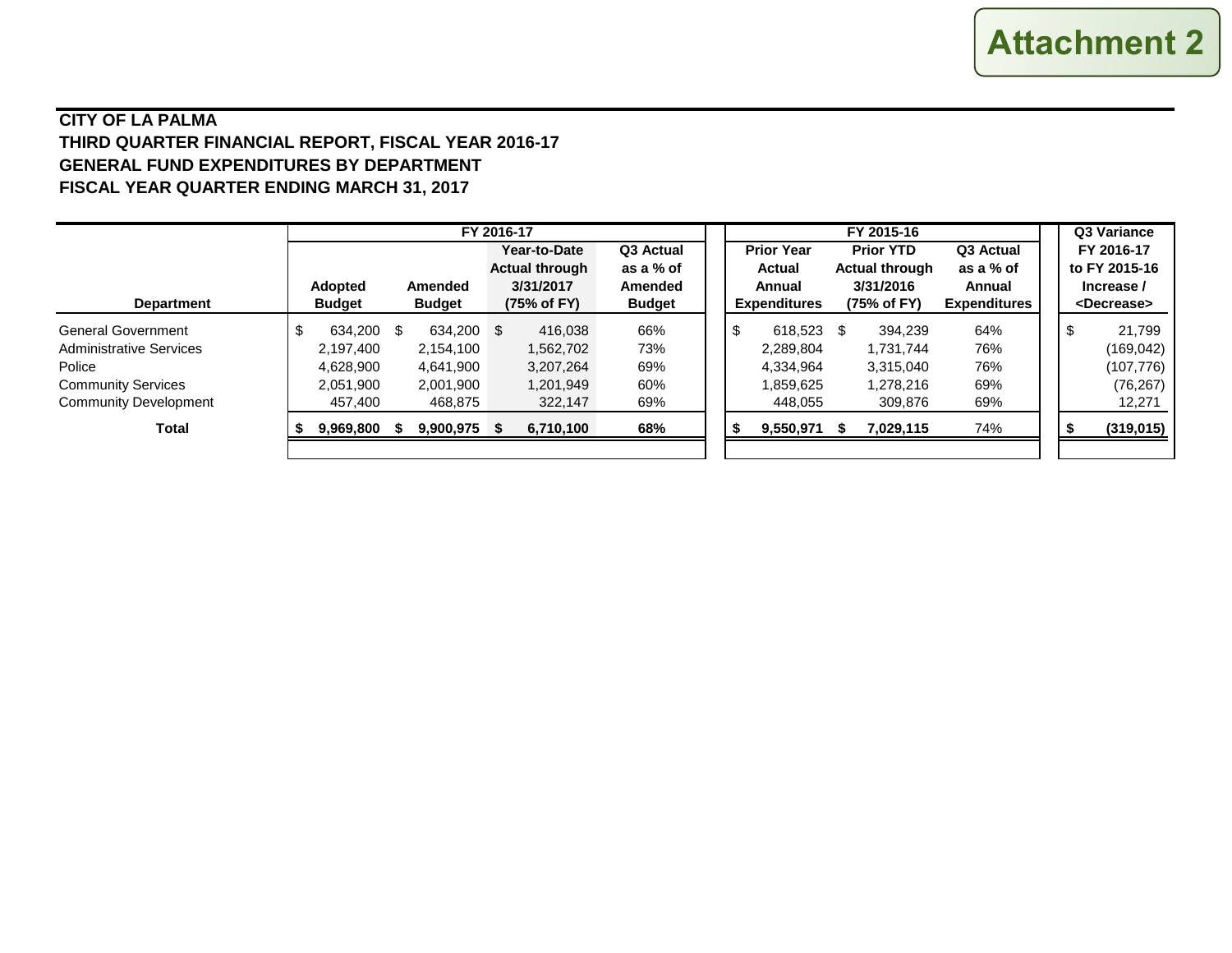#### **CITY OF LA PALMA THIRD QUARTER FINANCIAL REPORT, FISCAL YEAR 2016-17 GENERAL FUND EXPENDITURES BY CATEGORY FISCAL YEAR QUARTER ENDING MARCH 31, 2017**

|                                                                                        |                                                                    |                                  | FY 2016-17                                                        |                                                           | FY 2015-16                                                   |                                                                |                                                         |  |     | Q3 Variance                                                        |
|----------------------------------------------------------------------------------------|--------------------------------------------------------------------|----------------------------------|-------------------------------------------------------------------|-----------------------------------------------------------|--------------------------------------------------------------|----------------------------------------------------------------|---------------------------------------------------------|--|-----|--------------------------------------------------------------------|
| <b>Expenditure Type</b>                                                                | <b>Adopted</b><br><b>Amended</b><br><b>Budget</b><br><b>Budget</b> |                                  | Year-to-Date<br><b>Actual through</b><br>3/31/2017<br>(75% of FY) | Q3 Actual<br>as a % of<br><b>Amended</b><br><b>Budget</b> | <b>Prior Year</b><br>Actual<br>Annual<br><b>Expenditures</b> | <b>Prior YTD</b><br>Actual through<br>3/31/2016<br>(75% of FY) | Q3 Actual<br>as a % of<br>Annual<br><b>Expenditures</b> |  |     | FY 2016-17<br>to FY 2015-16<br>Increase /<br><decrease></decrease> |
| <b>Personnel Services</b><br>Maintenance and Operations<br>Capital Outlay/Improvements | 6,338,200 \$<br>3,548,300<br>83,300                                | 6,238,200<br>3,579,475<br>83,300 | - \$<br>4.422.420<br>2,278,439<br>9,241                           | 71%<br>64%<br>11%                                         | 6,332,950<br>ъ<br>3,203,006<br>15,015                        | 4.904.444<br>\$<br>2,116,612<br>8,059                          | 77%<br>66%<br>54%                                       |  | - J | (482, 024)<br>161,827<br>1,182                                     |
| Total                                                                                  | 9,969,800 \$                                                       | 9,900,975 \$                     | 6,710,100                                                         | 68%                                                       | 9,550,971                                                    | 7,029,115                                                      | 74%                                                     |  |     | (319, 015)                                                         |